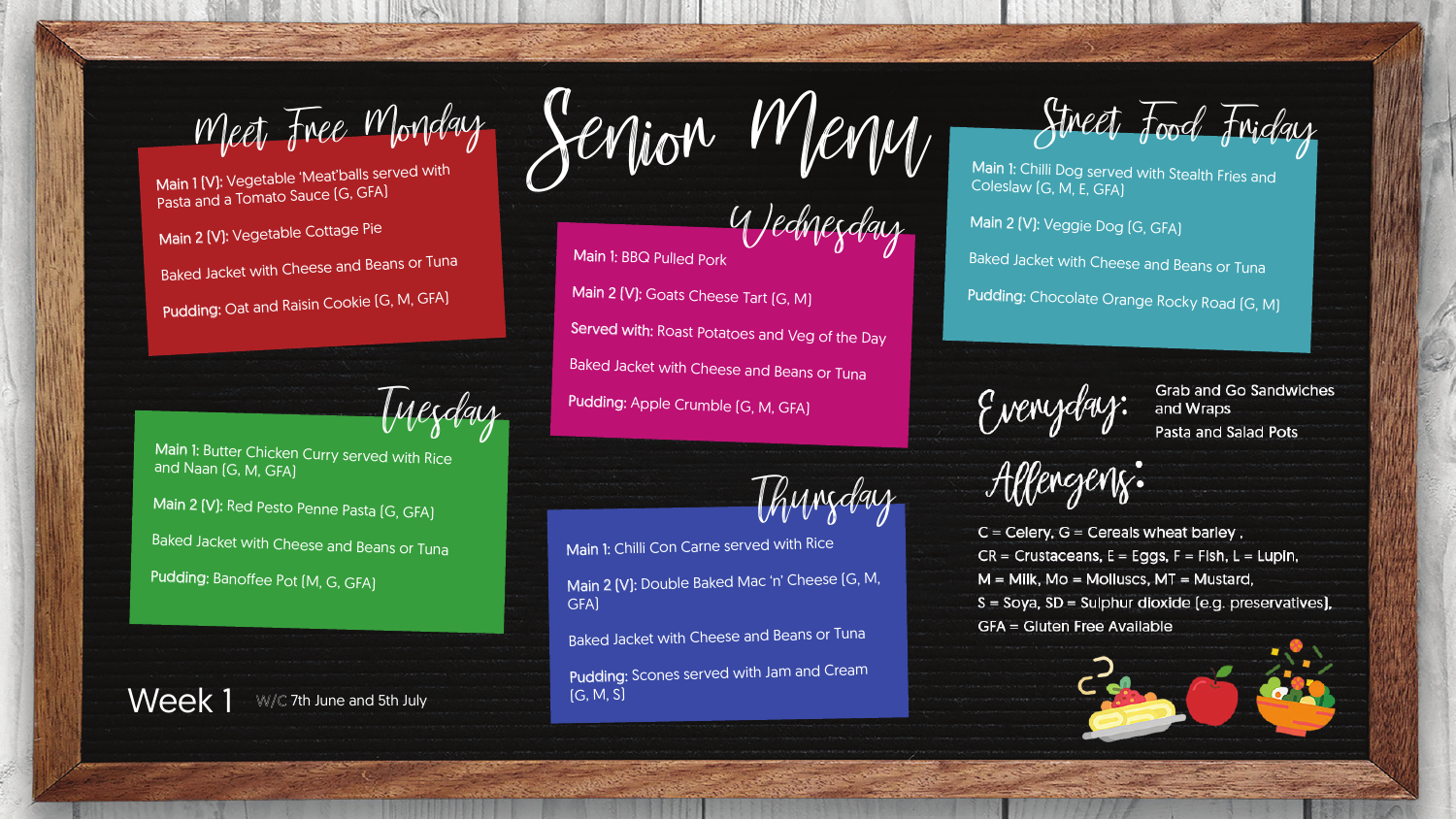Main 1 (V): Vegetarian Sausage (G, M, GFA)

Wednesday

Tuesday

Thursday

Main 2: Fish Cake (G, M, E, F, GFA)

Main 1: Chicken and Vegetable Pie served with Roast Potatoes (G, E, M, GFA)

Served with: Bubble and Squeak and Minted Peas

Baked Jacket with Cheese and Beans or Tuna

Pudding: Baked Doughnut [G, M]

Main 1: Beef Bolognaise served with Spaghetti and Garlic Bread (G, M, GFA)

Main 2 (V): Pea and Pesto Penne Pasta (G, GFA)

**Baked Jacket with Cheese and Beans or Tuna** 

Pudding: Sticky Toffee Traybake (G, E, M)

Main 1: Sweet and Sour Pork served with Rice Main 2 (V): Vegetable Chilli Noodles (G, E) Baked Jacket with Cheese and Beans or Tuna Pudding: Raspberry and Blueberry Drizzle Cake (G, E, M)

Meat Free Monday Senjon Menu Street Food Friday

Main 1: Chicken Fajitas (G, GFA) Main 2 (V): Falafel Burger served with Skinny Fries Baked Jacket with Cheese and Beans or Tuna Pudding: Chocolate and Beetroot Brownie (G, E, M)

Evenyday:

**Grab and Go Sandwiches** and Wraps Pasta and Salad Pots

Allengenz:

 $C = C$ elery,  $G = C$ ereals wheat barley,  $CR =$  Crustaceans,  $E =$  Eggs,  $F =$  Fish,  $L =$  Lupin,  $M =$  Milk, Mo = Molluscs, MT = Mustard, S = Soya, SD = Sulphur dioxide (e.g. preservatives), **GFA = Gluten Free Available** 



Main 2 (V): Spanish Omelette served with Buttered New Potatoes (E, M)

Baked Jacket with Cheese and Beans or Tuna

Pudding: Fresh Fruit Salad

Week 2 W/C 14th June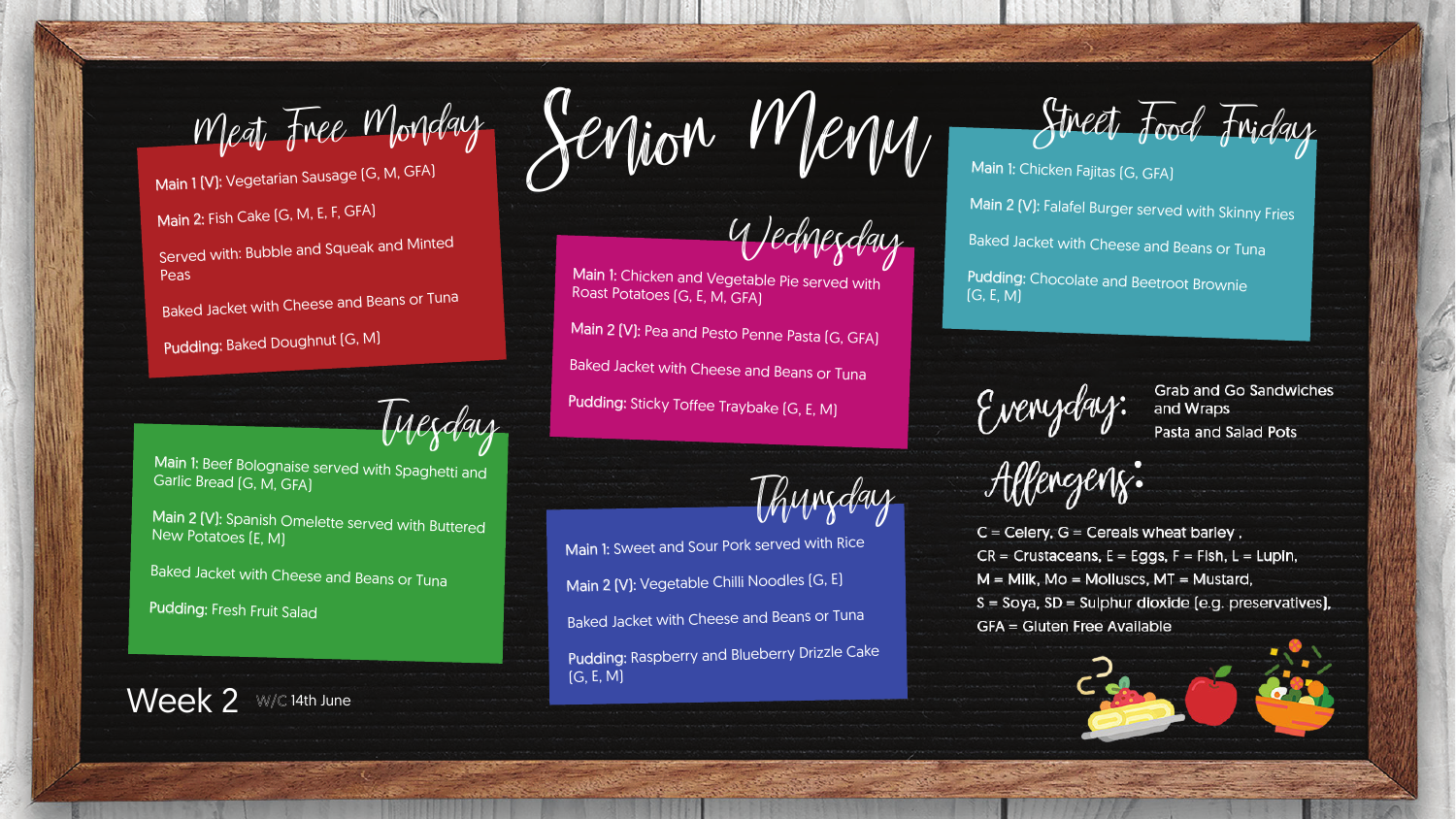Wednesday

Main 1: Lasagne served with Garlic Bread

**Baked Jacket with Cheese and Beans or Tuna** 

Tuesday

Week 3 W/C 21st June

and Peas<sup>1</sup>

Main 2 (V): Quorn Jambalaya (E)

Pudding: Banana Loaf (G, E, M)

Meat Free Monday Senjon Menu Street Food Friday

Thursday

Main 1 (V): Mac 'n' Cheese (G, M, GFA) Main 2 (V): Sweet Potato Falafel Bites Baked Jacket with Cheese and Beans or Tuna Pudding: White Chocolate Cookie (G, M)

(G, M, GFA)

Main 2 [V]: Vegetable Toad in the Hole [G, M, E]

Pudding: Lemon Drizzle Cake [G, E, M]

Main 1: Bangers and Mash [G, S, GFA] Main 2 (V): Feta Tart (G, M) **Baked Jacket with Cheese and Beans or Tuna** Pudding: Frozen Yoghurt [M]

Main 1: Jamaican Jerk Chicken served with Rice

Baked Jacket with Cheese and Beans or Tuna

Main 1: Fish and Chips (G, F, M, GFA)

Main 2 (V): Vegetable Quarter Pounder served with Stealth Fries [G, M, GFA]

Baked Jacket with Cheese and Beans or Tuna

Pudding: Ice Cream [M]

Evenyday:

**Grab and Go Sandwiches** and Wraps Pasta and Salad Pots

Allengenz:

 $C = C$ elery,  $G = C$ ereals wheat barley,  $CR =$  Crustaceans,  $E =$  Eggs,  $F =$  Fish,  $L =$  Lupin,  $M =$  Milk, Mo = Molluscs, MT = Mustard, S = Soya, SD = Sulphur dioxide (e.g. preservatives), **GFA = Gluten Free Available**